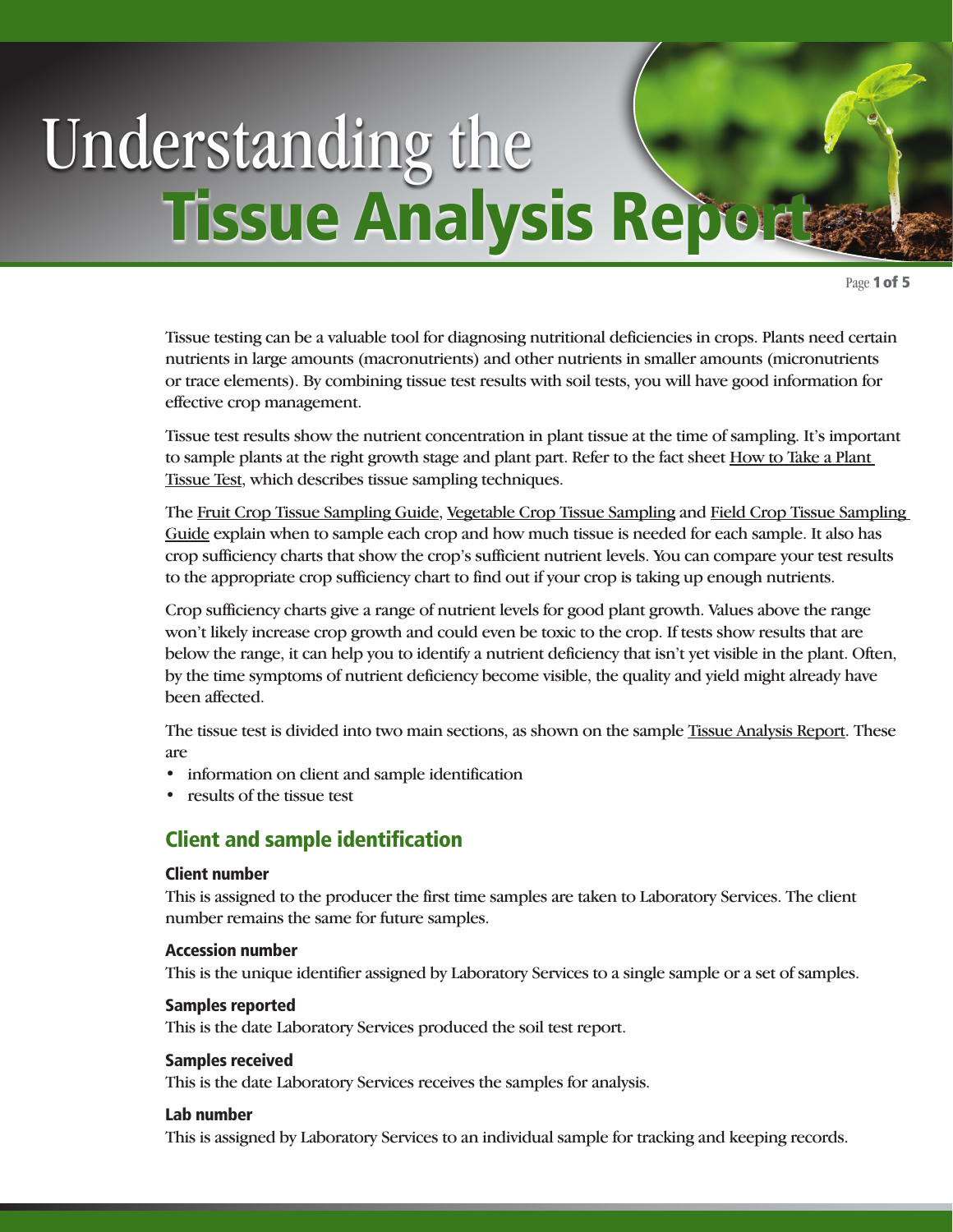# Understanding the Tissue Analysis Report Page 2 of 5

#### Crop Type

This identifies the type of crop that was sampled.

#### Sample ID

This is assigned to the sample by the client. It's often a name or a number.

# Tissue Test Results

#### N – nitrogen (%)

Test results show the percentage of total nitrogen in the tissue sample. Nitrogen is the first of three primary macronutrients, which are required in large amounts.



#### N deficiency symptoms

- Short stems
- • Light green-yellow leaves
- Plant weakness

#### Nitrogen facts

- Nitrogen is critical for seed-forming processes, seedling strength, and plant growth.
- It's used to produce many organic molecules such as proteins.
- It has a major effect on crop yield and quality.

# $P_2O_5$  – phosphorus (%)

Test results show the percentage of phosphorus concentrated in the tissue sample. Phosphorus is the second of the three primary macronutrients, which are required in large amounts.



#### P deficiency symptoms

- Dark green leaves • Red and/or purple coloring
- Stunted growth
- Reduction in flower and seed production
- Delayed maturity

#### Posphorus facts

- Phosphorus is important for seed germination and root development. Fields with low phosphorus levels may not have well-developed root systems, leading to heavily-stressed plants during droughts. These fields will require re-seeding more often.
- It's important for vegetable, fruit, and grain maturity and quality.
- It improves nitrogen absorption by the crop.
- It takes 3.5 kg of phosphorus to change the soil test level by 1 kg/ha, either by adding nutrients or by crops absorbing the nutrients.

# K<sub>2</sub>O – potassium (%)

Test results show the percentage of potassium in the plant tissue sample. Potassium is the third of the three primary macronutrients, which are required in large amounts.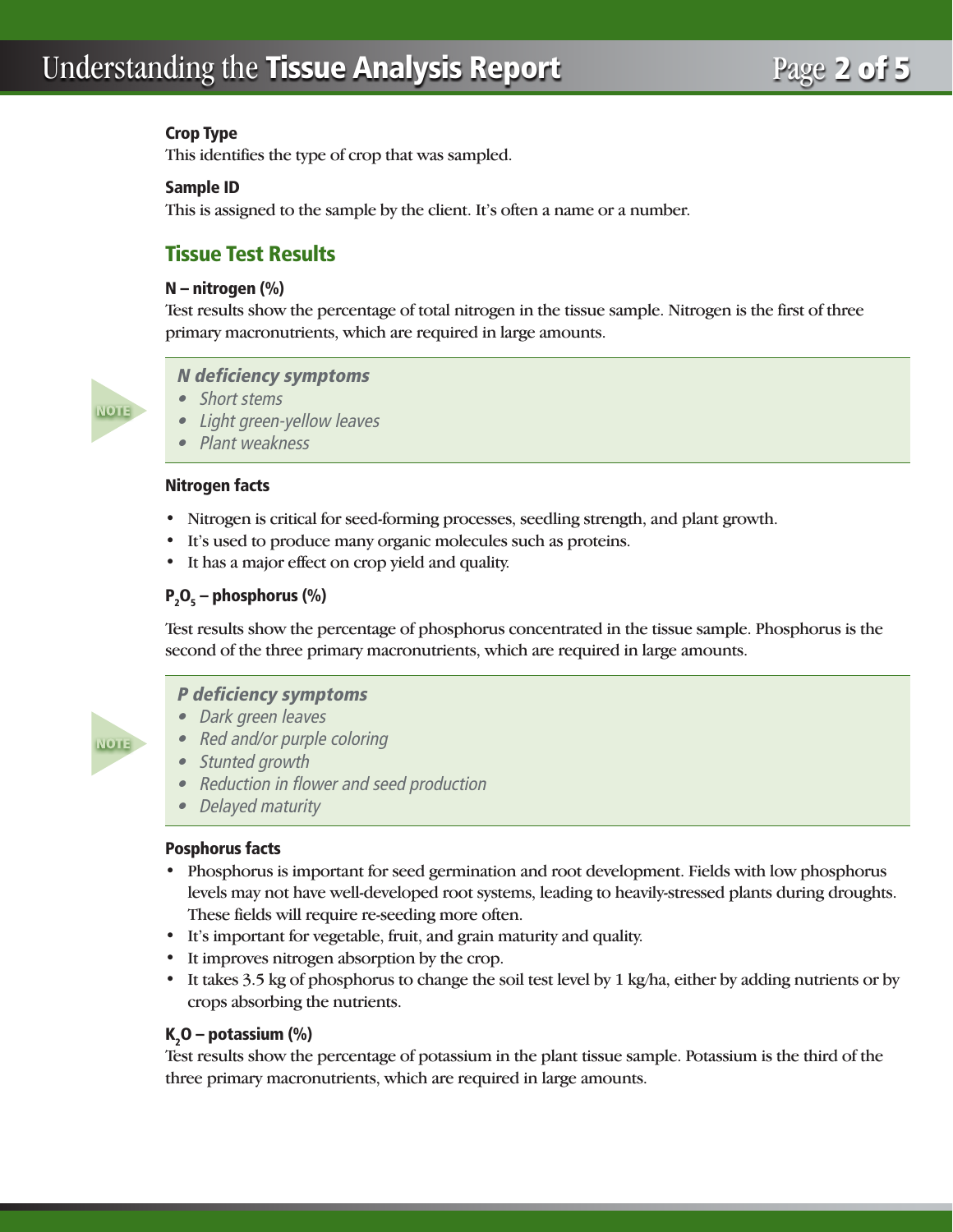

## K deficiency symptoms

- Dead tissue at leaf tip
- Dead tissue between veins
- Increased disease problems
- Yellowing around the leaf margin

#### Potassium facts

- Potassium is important for growth, longevity and over-wintering ability of perennial crops.
- Potassium is important for legumes. Nodules on legume roots are filled with bacteria that fix, or convert, nitrogen into a form that's usable by the plant. When legumes are grown on low-potassium soils, the bacteria can't fix as much nitrogen for the plant.
- Potassium is important for disease resistance and affects the taste and color of fruit and vegetables.
- Levels of potassium in soil can decrease much more quickly than levels of phosphorus because crops remove significantly more potassium during harvest.
- It takes 4.0 kg of potassium to change the soil test level by 1 kg/ha, either by adding nutrients or by crops absorbing the nutrients.

#### Ca – calcium (%)

Test results show the percentage of calcium in the plant tissue sample. Calcium is a secondary nutrient and is taken up by the crop in amounts similar to phosphorus.



#### Ca deficiency symptoms

- Leaf tips dying back (tip burn)
- Deformed or dying terminal buds
- Bitter pit, hollow heart and blossom end rot

#### Calcium facts

- Calcium is important for cell nutrition.
- It helps plants respond better to environmental and disease stresses.
- It improves plant absorption of other nutrients.

#### Mg – magnesium (%)

Test results show the percentage of magnesium concentrated in the plant tissue sample. Magnesium is a secondary macronutrient.

Soils in Nova Scotia typically have medium to high levels of magnesium.



#### Mg deficiency symptoms

- Cupped leaf tips and margins
- Yellow dying leaves turning red
- Chain-like yellow streaking
- • Stunting

#### Magnesium facts

- Magnesium is important for plant photosynthesis.
- It helps legume nodules fix nitrogen.
- It helps move phosphorus within the plant.
- It helps prevent livestock disorders such as grass tetany and milk fever in cattle.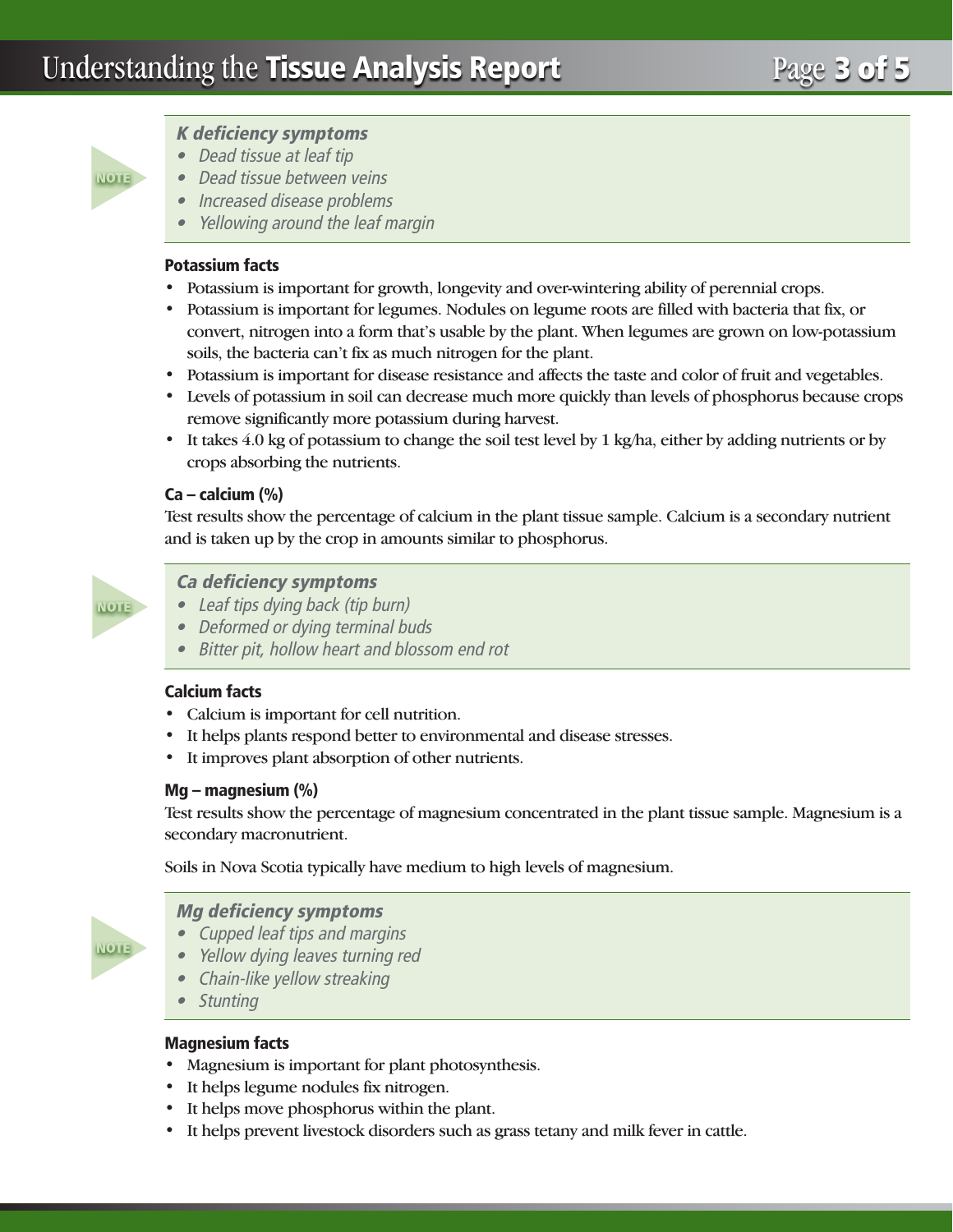#### Fe – iron (ppm)

Test results show the amount of iron in the plant tissue sample. Iron is a micronutrient.

Iron levels are usually adequate in the soil even though it has low crop availability.



### Fe deficiency symptoms

- Short and weak stems
- Young leaves are yellow with green veins

#### Iron facts

- Iron is important for crops that prefer acid soils such as blueberries, strawberries, grain, soybeans, and cole crops such as cabbage and broccoli.
- It's an important part of nitrogen-fixing in legume crops.

#### Mn – manganese (ppm)

Test results show the amount of manganese in the plant tissue sample. Manganese is a micronutrient. It's naturally high in Maritime acidic podzol soils. The amount available to plants can be reduced by high organic matter and pH levels.



#### Mn deficiency symptoms

- Dead spots covering the leaf
- Small green veins
- • Leaves may turn yellow, red or purple

#### Manganese facts

- Manganese increases seed germination rates and reduces time to harvest because it increases phosphorus and calcium availability to the crop.
- A manganese deficiency can be a problem for soybeans if the field has high pH, heavy clays in the soil and low Mn levels.
- Crops that have a high response to manganese are beans, cereals, soybeans, and vegetables.

#### Cu – copper (ppm)

Test results show the amount of copper in the plant tissue sample. Copper is a micronutrient.

Copper is an important nutrient for all animals except sheep, where it is toxic even at low levels. Copper levels are usually lower in soils that are sandy or have low organic matter.



#### Cu deficiency symptoms

- Spotty white areas on the leaves
- Young wilted leaves
- Leaves may spiral and bend over at right angles

#### Copper facts

- High pH levels and high levels of phosphorus, zinc, and iron will decrease copper uptake in plants.
- Crops that respond highly to copper are alfalfa, grain, lettuce, onions, beets, spinach, blueberries, watermelons, and tomatoes.
- Some animal manures have high levels of copper from copper foot baths.
- Toxic affects from applying too much copper can last for years.